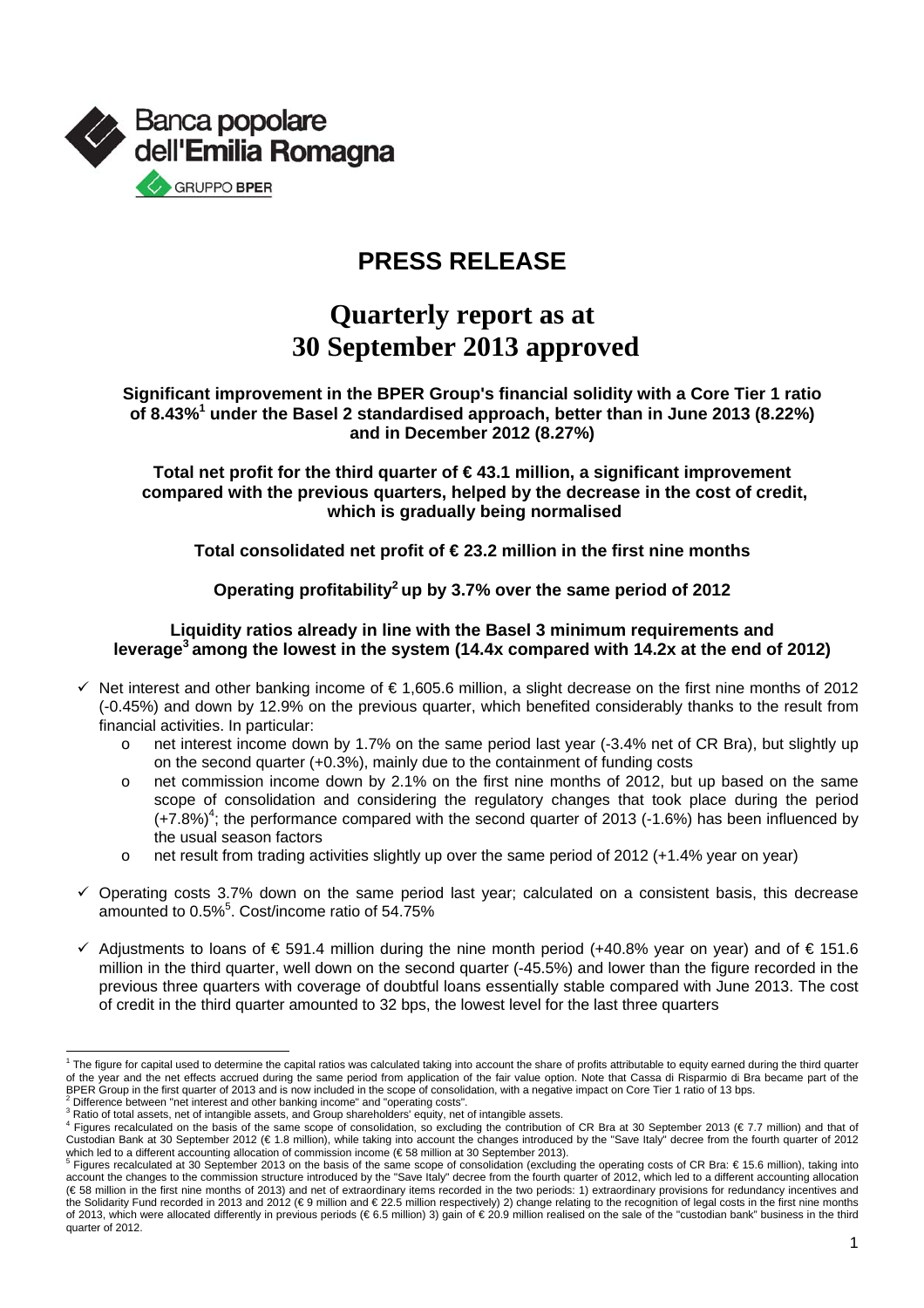The Board of Directors of Banca popolare dell'Emilia Romagna today reviewed and approved the separate results of the Bank and the consolidated results of the Group for the first nine months of 2013.

*At the end of the Board meeting, Luigi Odorici, CEO of the BPER Group, declared: "I am satisfied with the positive results achieved in the third quarter as we were able to maintain a satisfactory level of revenues and hold down the cost base, at the same time recording a significant reduction in the cost of credit. The result for the first nine months of the year therefore turns positive again after the "extraordinary" review phase of the Group's loan portfolio, in line with the instructions of the Supervisory Authority. It is important to note that the Group's financial solidity has improved at the same time, with the Core Tier 1 ratio now standing at 8.43%, well up on the end of 2012, despite the consolidation of CR Bra and the considerable economic effort made to ensure adequate loan loss provisions;*  we also expect further improvements in the Core Tier 1 ratio from the validation of internal models, for which the *implementation activities can now be considered completed. The quarter just ended marks the beginning of a period of "normalisation" of the Group's ordinary operations, which will allow us to deal with the important events that await the European banking system in 2014 with tranquillity. As regards key strategic issues, we are*  particularly involved in reviewing the Group's structure. With reference to the this matter, we want to continue the path towards greater rationalisation and internal simplification, to be carried out both through the absorption of *other territorial banks in mainland Italy, as we have already done successfully with the absorption by the Parent Company of Meliorbanca and the three central Italian banks (Banca Popolare di Lanciano e Sulmona, Cassa di Risparmio della Provincia dell'Aquila and Banca Popolare di Aprilia), with benefits expected in terms of greater efficiency and lower operating costs; these activities will also be accompanied by the reorganisation of certain sectors that are currently served by our product companies."* 

#### **Income statement: key figures**

**Net interest income** comes to € 964.2 million, a decrease compared with the same period last year (-1.7% year on year), mainly due to the significant reduction in market interest rates (average 3-month Euribor for the first nine months down by almost 50 bps compared with the same period in 2012) and weak demand for commercial loans, only partially offset by the increase in the contribution from the portfolio of financial assets; net of CR Bra, there has been a decrease of 3.4%. Compared with the previous quarter, however, net interest income showed a slight increase (€ 327 million compared with € 326.1 million, +0.3% quarter on quarter) with the yield spread at much the same levels as last quarter, with both the mark-up and mark-down falling by the same amount.

**Net commission income** of € 519.5 million shows a decrease on the same period of last year (-2.1% year on year), but an increase of 7.8%<sup>6</sup> based on the same scope of consolidation and considering the regulatory changes that took place during the two periods being compared. Also in the quarterly comparison, there has been a decrease in commissions (-1.6% quarter on quarter), mainly due to the usual seasonal factors. The areas that contributed the most to this good overall result included indirect deposits and "bancassurance" (+16.7% year on year).

The **net result from trading activities** (including dividends of € 23.5 million, of which a significant portion (€ 18.4 million) from Arca Vita, collected in the second quarter) comes to € 121.9 million, a substantial increase on € 101.6 million in the first nine months of 2012. This result was achieved with the help of realised gains of € 116.4 million (of which € 75.8 million in the second quarter), net capital gains of € 11.1 million, for the most part attributable to the mark-to-market adjustment of Italian government bonds in portfolio, the negative contribution of the "Fair Value Option" on financial liabilities for € 54.2 million (negative for € 68.6 million at 31 December 2012 and negative for € 51.8 million at 30 September 2012) and the positive contribution of other components for € 25.1 million.

**Net interest and other banking income** amount to € 1,605.6 million at 30 September 2013, slightly down on the same period of 2012 (-0.4% year on year).

 6 See note 4.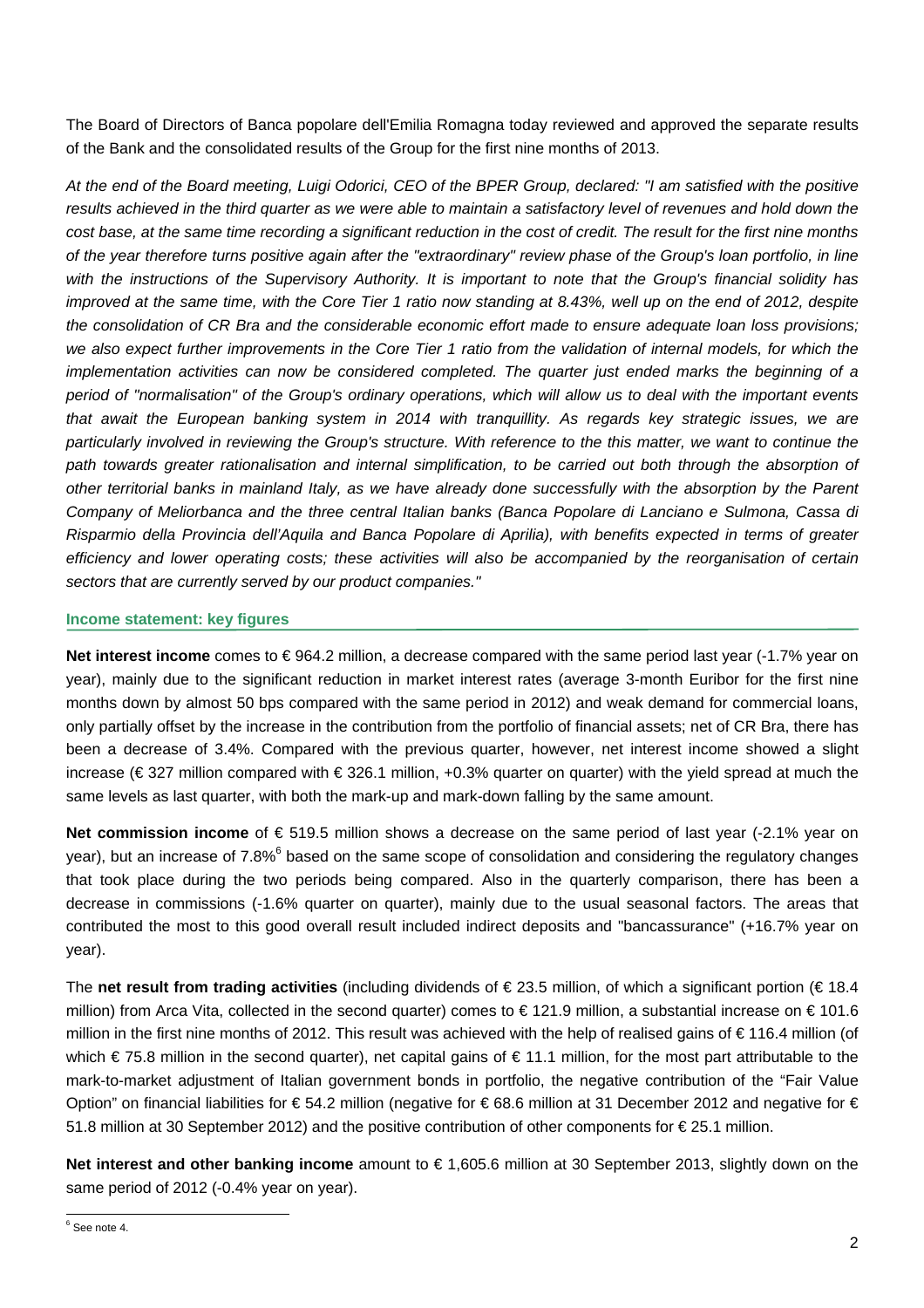**Net adjustments to loans and other financial assets** amount to € 623.1 million (+47.1% year on year), influenced not only by the continuing recession in the Italian economy, but also by the more restrictive approach to classification and provisioning criteria. The total cost of credit at 30 September 2013 comes to 125 bps (167 bps annualised compared with 199 bps in 2012); net of provisions made in the second quarter that could be classified as extraordinary, the restated pro-forma cost of credit for the period comes to 92 bps.

The **coverage of doubtful loans** is satisfactory and suitable for the portfolio's level of risk. In detail, the coverage of non-performing loans comes to 54.6%, substantially in line with the figure at the end of June 2013 and December 2012 (54.8% and 54.9% respectively); taking into account the direct write-downs on non-performing loans still outstanding of € 1.5 billion, the coverage of non-performing loans amounts to 64.4%. The coverage of total doubtful loans amounts to 35.7% compared with 35.8% in June 2013, and 36.8% at year end, down because of a higher proportion of watchlist loans which, being less risky, need a lower level of coverage; if we then take into account the direct write-downs of non-performing loans mentioned above, the overall coverage of doubtful loans stands at 43.6%.

The **net profit from financial activities** for the period, € 982.5 million, has decreased by 17.4% compared with the same period of 2012, as a result of these net adjustments to loans.

**Operating costs**, net of other operating charges/income, amount to € 879.1 million in the first nine months of the year, 3.7% down year on year; calculated on a consistent basis, this decrease comes to 0.5%<sup>7</sup>. In particular, **payroll costs** amount to € 591.8 million, down by 1.5% on the same period last year (-3.2% excluding the figures for CR Bra, € 10.2 million at 30 September 2013). **Other administrative expenses** amount to € 384 million, an increase of 5.1% year on year; in addition, these expenses only show a slight increase (+0.3% year on year) excluding expenses for the period attributable to CR Bra (€ 6.9 million) and the impact of "Taxation" included in administrative expenses<sup>8</sup>.

**The profit from current operations before tax** amounts to € 99.3 million in the period (€ 280 million in the first nine months of 2012). **Income taxes for the period** are estimated at € 77.3 million, giving an effective tax rate that is particularly high (77.9%), mainly because of the non-deductibility of loan loss provisions and most payroll costs for IRAP purposes.

**Total net profit for the period** amounts to € 23.2 million (€ 138 million at 30 September 2012), including a profit for the period pertaining to minority interests of € 9 million. The **profit pertaining to the Parent Company**  therefore comes to  $\in$  14.2 million ( $\in$  141.7 million in the same period last year).

#### **Balance sheet: key figures**

**Direct borrowing from customers** (due to customers, debt securities in issue and financial liabilities designated at fair value through profit and loss) amounts to  $\in$  45.5 billion, 3.7% down on the end of 2012 (-6.0% for the pro-forma figure excluding CR Bra which shows a balance of  $\epsilon$  1.1 billion). The decrease is the result of a management decision to reduce funding costs in order to improve net interest income. This is being achieved by lowering the amount of funds raised through bonds sold to institutional counterparties, abandoning particularly onerous positions and switching part of the direct customer deposits into asset management products and insurance policies with the help of good market timing. Direct borrowing is made up almost entirely by retail deposits (75.1%) and 63.7% are current accounts, demand deposits and short-term restricted deposits.

<sup>&</sup>lt;sup>7</sup> See note 5.

<sup>8</sup> "Taxation" excluding the figure for CR Bra: € 97.8 million at 30 September 2013 and € 86.9 million at 30 September 2012.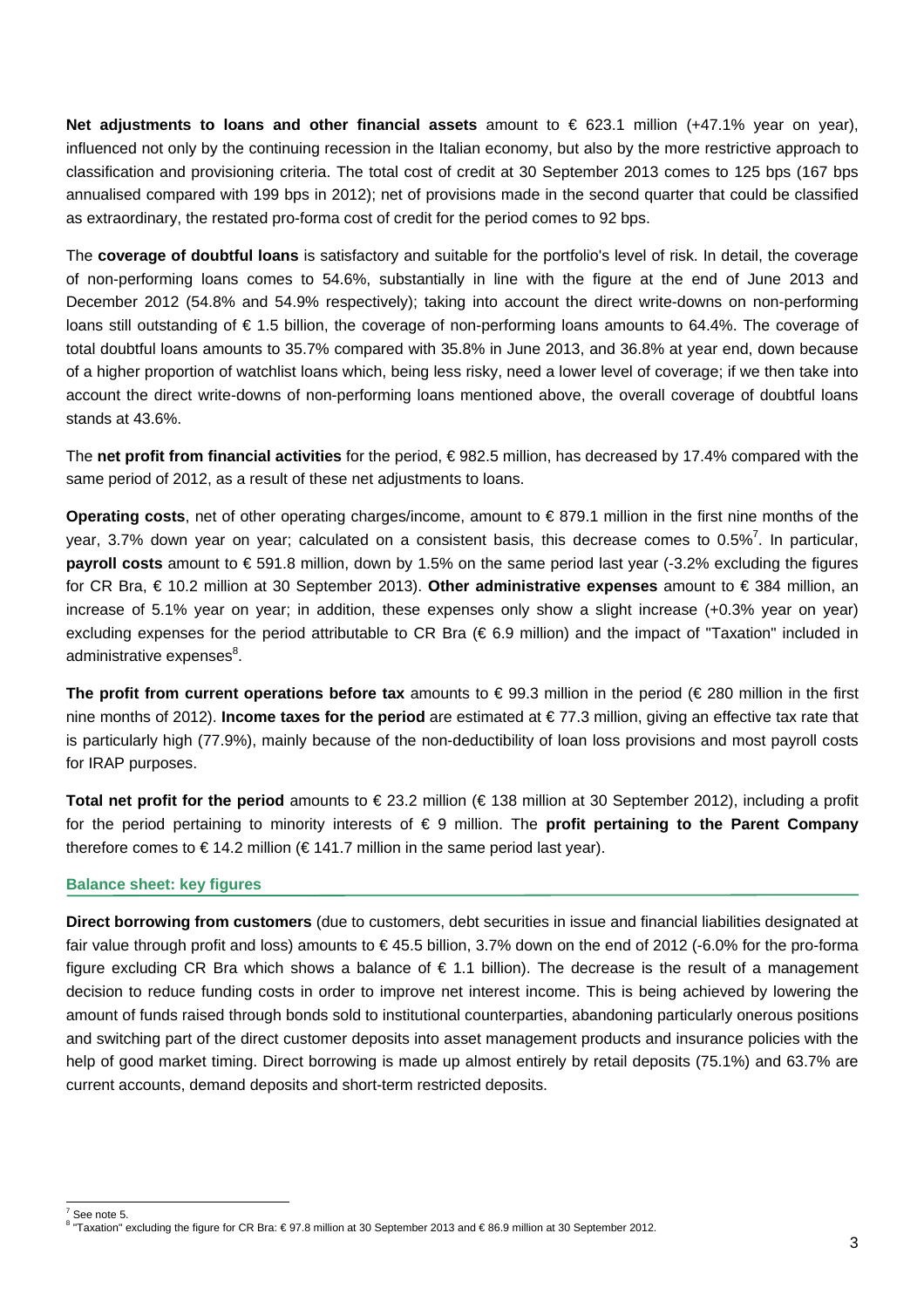**Indirect borrowing from customers**, at market price, amount to € 25.9 billion, up by 3.2% from the beginning of the year (+1.1% excluding CR Bra, which has a balance of € 0.5 billion). The **insurance policy portfolio**, which is not included in indirect borrowing, comes to € 2.5 billion (+13.8% since the start of the year), almost entirely for life insurance.

**Loans to customers**, net of adjustments, amount to € 47.2 billion (-1.7% from the end of 2012); the pro-forma figure excluding CR Bra shows a 4.2% decline in volumes. The gross decline (calculated on a pro-forma basis) is quite low, however, at 2.9%, and while still reflecting the difficulties of the economy and the decline in demand for investment at system level, it reflects the Group's willingness to continue supporting the activities of its local customers.

**Net doubtful loans** come to € 6.5 billion, up 25.9% from the end of 2012, including non-performing loans of € 2.4 billion (+26.8%); these amounts are respectively 13.9% and 5.1% of total net loans to customers. In detail, at 30 September there were net watchlist loans of  $\in$  3.2 billion (+28.9%), net restructured loans of  $\in$  0.3 billion (-17.2%) and net past due loans of € 0.6 billion (+43.7%). Note that the increase in watchlist loans was recorded mainly in the second quarter of this year, essentially because of changes in classification - approximately € 590 million on a gross basis reclassified from performing to watchlist - on which adequate provisions have been made in the financial statements, in line with the results of the review of credit quality carried out by the Bank of Italy that was completed at the beginning of July: these reclassifications mainly concerned secured positions in the property sector.

The **net interbank position** is negative for € 6.3 billion, compared with a negative balance of € 5 billion at the end of 2012. This derives from the imbalance between amounts due from banks of  $\epsilon$  1.7 billion and amounts due to banks of € 8 billion, of which € 4.6 billion from the use of the refinancing facility with the European Central Bank, attributable to the 3-year Long-Term Refinancing Operation (LTRO); this increase in exposure offsets a parallel increase in the securities portfolio. Financial instruments eligible for use as collateral for refinancing transactions on the market amount to € 12.2 billion at 30 September 2013, net of the haircut, of which € 3.8 billion are available (having been € 10 billion and € 2.1 billion respectively at 30 September 2012).

**Financial assets** amount in total to € 8.4 billion, an increase of 16.4% on the end of 2012; they account for 13.7% of total assets, among the lowest exposures at the system level. Debt securities represent 90% of the total portfolio and amount to € 7.6 billion: of these, € 6.2 billion relate to government securities (almost entirely represented by Italian government bonds) and € 1.2 billion to banks and supranational entities. Exposure to the debt of peripheral Eurozone countries is limited to just € 140 million, down from € 168.9 million at year-end, consisting mainly of Spanish bonds.

Against the assets available for sale ("AFS") of  $\epsilon$  5.9 billion, there are positive valuation reserves for a total of  $\epsilon$ 111.6 million, net of the related tax effect, which is the net result of positive reserves for debt securities, equities and UCITS of € 148 million less negative reserves of € 36.4 million; the net reserve only for government bonds was a positive € 15.6 million. Moreover, with regard to the portfolio of financial assets held to maturity of € 1.2 billion, the difference between the fair value and the book value is positive, producing an "implicit reserve" of € 48 million.

**Total Group equity** amounts to € 4.7 billion (-1.4%), with minority interests of € 0.7 billion. Consolidated shareholders' equity of the Group, including the result for the year, comes to € 4.0 billion, -1.1% on the start of the year.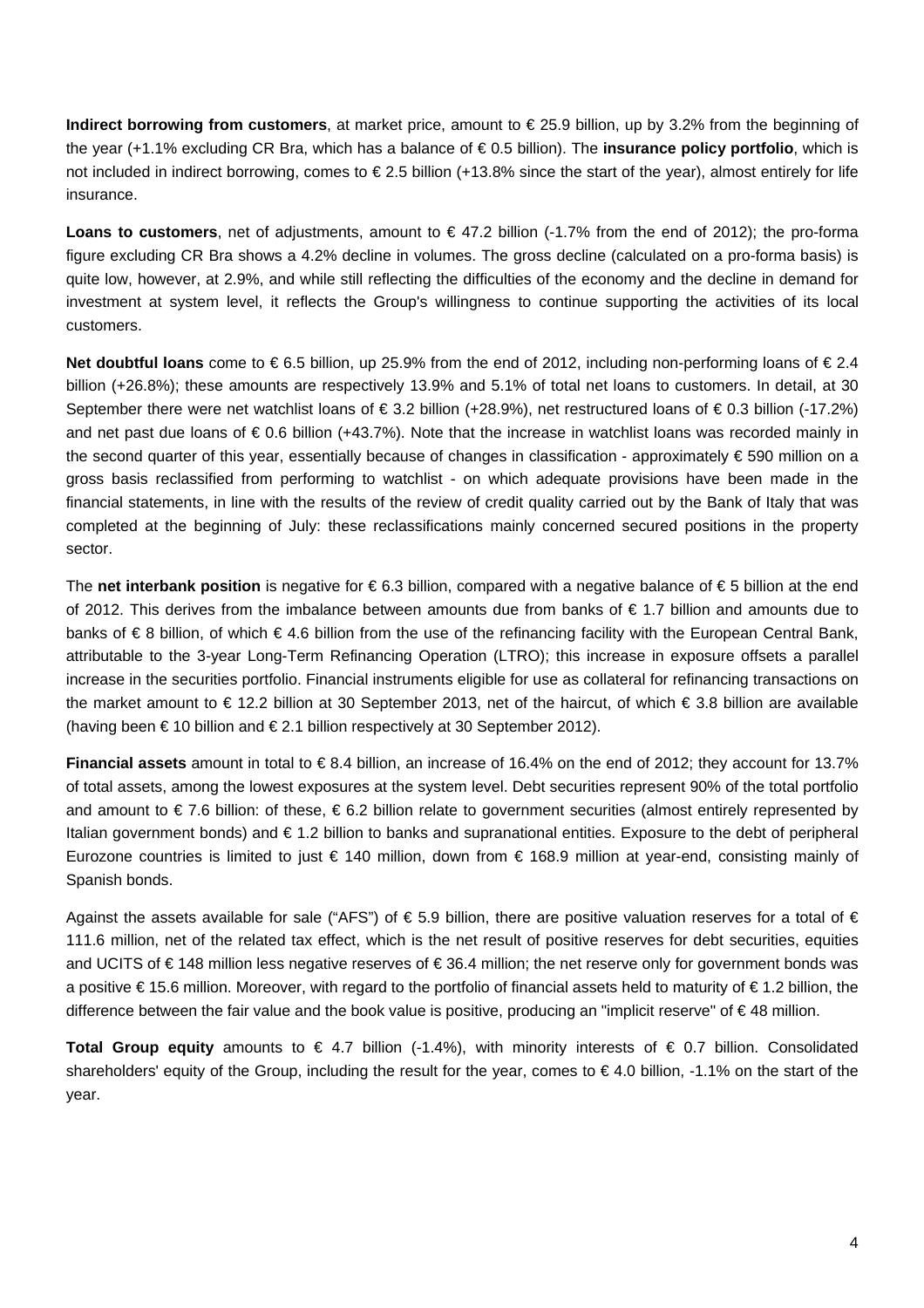#### **Capital ratios**

The **capital ratios**<sup>9</sup> based on the Basel 2 Standardised Approach are as follows:

- Core Tier 1 ratio of 8.43% and Tier 1 ratio of 8.48%, a significant increase compared with the end of 2012 (8.27% and 8.30% respectively); this increase would be even more significant net of the consolidation of CR Bra (8.56% and 8.59% respectively)
- Total capital ratio of 12.05% (12.13% at the end of 2012); this figure is equal to 12.17% net of CR Bra.

#### **Key figures at 30 September 2013**

The Group has a presence in 18 Regions of Italy, with 1,326 branches, of which 28 relate to CR Bra, as well as the head office of BPER (Europe) International s.a. in Luxembourg.

The Group currently has 11,723 employees, of whom 198 relate to CR Bra; net of these, there has been a reduction of 309 compared with the end of 2012 (11,834) and a decrease of 340 compared with September 2012 (11,865); note that the reduction in the workforce during the third quarter of 2013 includes 269 employees who terminated as a consequence of applying the trade union agreement signed on 15 September 2012 regarding voluntary redundancies and the "Solidarity Fund", effective from 1 July 2013.

#### **Significant subsequent events**

On 30 October 2013, the Board of Directors of Banca popolare dell'Emilia Romagna società cooperativa approved the guidelines of a strategic project to simplify and streamline the organisational and governance structure of the Banking Group: the plan is for the mainland Italian-registered banks to be absorbed by the Parent Company between the end of 2014 and the first half of 2015. This integrates what was already planned and implemented under the 2012-2014 Business Plan and forms a base on which to establish priorities for the next Plan. Note, in this regard, that the Parent Company has already successfully absorbed Meliorbanca and the three central Italian banks (Banca Popolare di Lanciano e Sulmona, Cassa di Risparmio della Provincia dell'Aquila and Banca Popolare di Aprilia) in November 2012 and May 2013, respectively.

#### **Outlook for operations**

In the latter part of the year, it seems that a slow and gradual recovery in economic activity has begun, despite a business environment that remains difficult, conditioned by significant uncertainty on the political and economic front. The weakness in domestic demand will continue to limit the chances of a recovery in lending activities and could lead to pressure on the revenues of the banking system. Credit quality will continue to influence the banking system's earnings prospects, albeit to a lesser extent than last year, while the process of cost control should continue.

The BPER Group's main objectives for the latter part of the year are to maintain an adequate level of financial solidity, to strengthen traditional banking profitability and to reduce operating costs even more. While initial signs of normalisation are visible, the cost of credit is expected to remain high, but still lower than in 2012.

<sup>&</sup>lt;sup>9</sup> See note 1.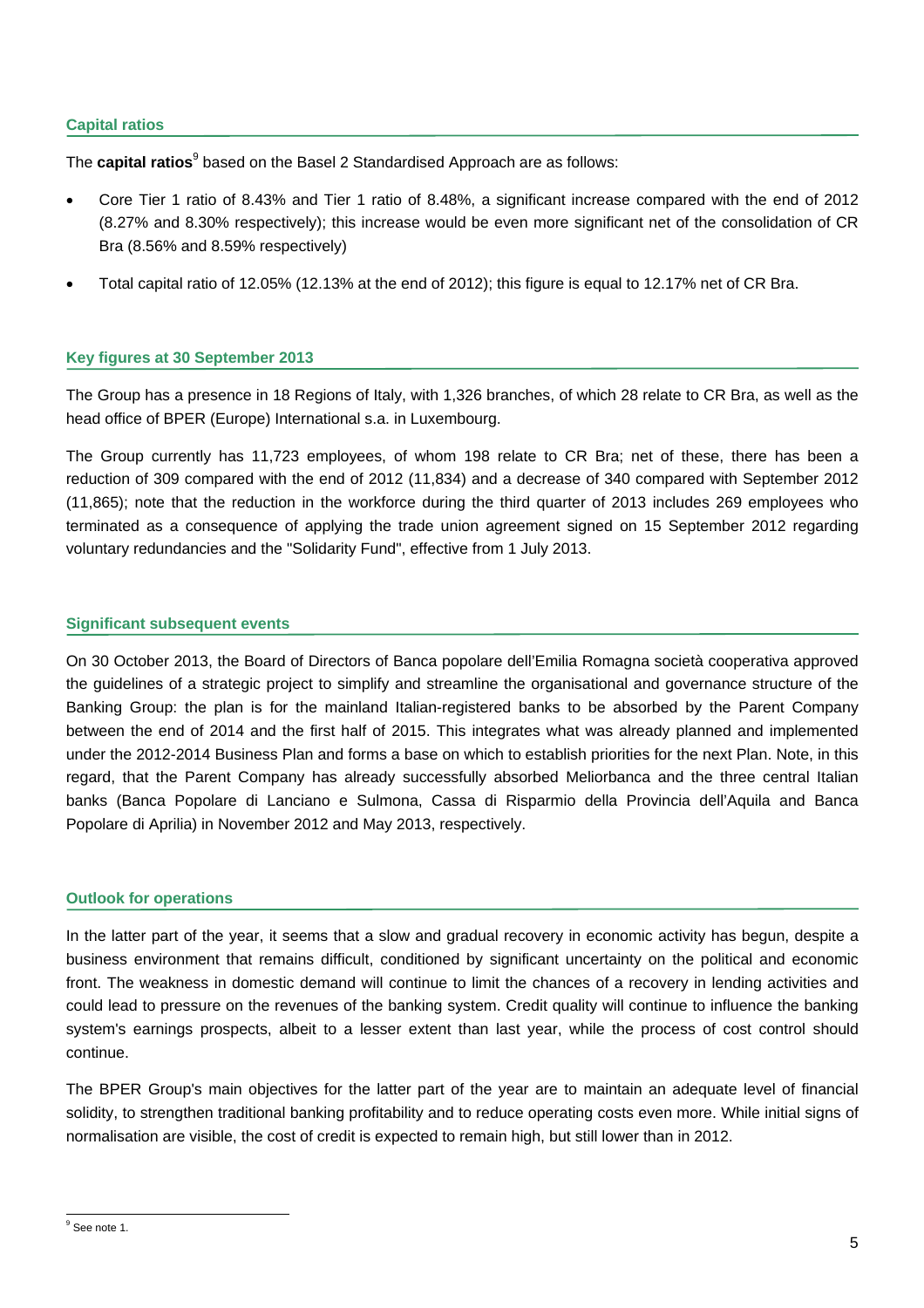*Note that the consolidated quarterly report of the BPER Group at 30 September 2013 is unaudited. The document*  will be available at the head office, at Borsa Italiana S.p.a. and on the websites of the Bank and the Group *(www.bper.it and www.gruppobper.it) as required by law.* 

\*\*\*\*\*\*\*\*\*\*\*\*\*\*\*\*\*\*\*\*

*To complete the information provided, we attach the consolidated balance sheet and income statement (split into quarters with comparative figures) at 30 September 2013, as well as a summary of the main indicators.* 

Modena, 12 November 2013

## **Chief Executive Officer Luigi Odorici**

The Manager responsible for preparing the Company's financial reports, Emilio Annovi, declares in accordance with art. 154-bis, para. 2, of D.Lgs. 58/1998 (Consolidated Finance Act) that the accounting information contained in this press release agrees with the books of account, accounting entries and supporting documentation.

Modena, 12 November 2013

## **Manager responsible for preparing the Company's financial reports Emilio Annovi**

*This is a translation into English of the original in Italian. The Italian text shall prevail over the English version.* 

\*\*\*\*\*\*\*\*\*\*\*\*\*\*\*\*\*\*\*\*\*\*\*\*\*\*\*\*\*\*\*\*\*\*\*\*\*\*\*\*\*\*\*\*\*\*\*\*\*\*\*\*\*\*\*\*\*\*\*\*\*\*\*\*\*\*\*\*\*\*\*\*\*\*\*\*\*\*\*\*\*\*

A conference call has been organised for **Wednesday, 13 November 2013 at 11.00 a.m. (CET)** to explain the BPER Group's results at 30 September 2013.

The conference will be chaired by **Luigi Odorici**, the **Chief Executive Officer** and by **Alessandro Vandelli**, the **Chief Financial Officer.**

To join the conference call, dial the following number:

**ITALY: +39 02 8020911 UK: +44 1212 818004 USA: +1 718 7058796** 

A set of slides supporting the presentation will be available the same day before the start of the presentation and conference call in the Investor Relations section of the websites of the Bank and of the Group: www.bper.it and www.gruppobper.it.

\*\*\*\*\*\*\*\*\*\*\*\*\*\*\*\*\*\*\*\*\*\*\*\*\*\*\*\*\*\*\*\*\*\*\*\*\*\*\*\*\*\*\*\*\*\*\*\*\*\*\*\*\*\*\*\*\*\*\*\*\*\*\*\*\*\*\*\*\*\*\*\*\*\*\*\*\*\*\*\*\*\*

#### *Contacts:*

**Investor Relations Manager responsible Media Relations for preparing the Company's financial reports** Gilberto Borghi Emilio Annovi Eugenio Tangerini Tel: 059/202 2194 Tel: 059/202 2696 Tel: 059/202 1330 gilberto.borghi@bper.it emilio.annovi@bper.it eugenio.tangerini@bper.it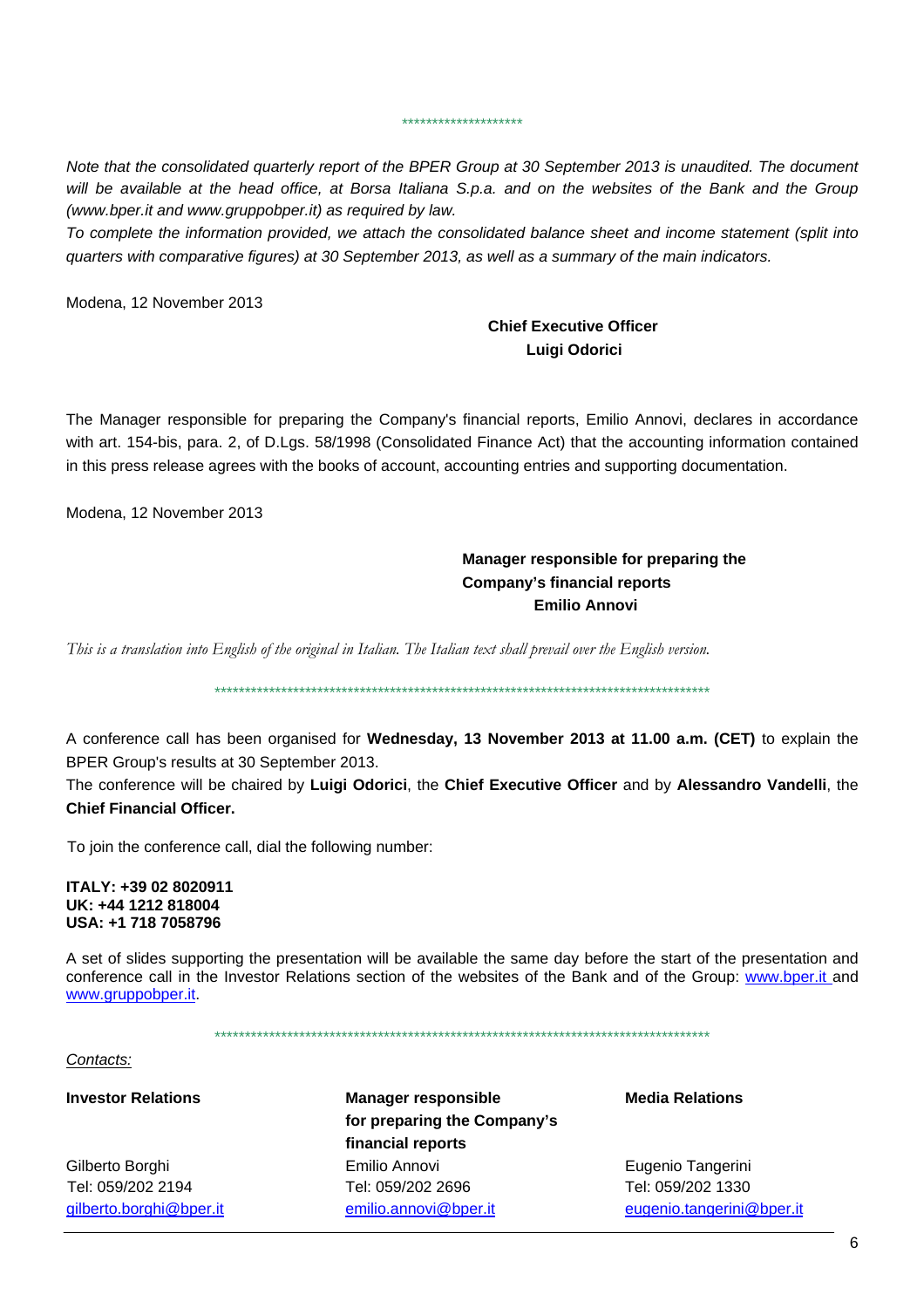# Consolidated balance sheet as at 30 September 2013

|                                                                                                       |            |            |               | (in thousands of Euro) |
|-------------------------------------------------------------------------------------------------------|------------|------------|---------------|------------------------|
| <b>Assets</b>                                                                                         | 30.09.2013 | 31.12.2012 | <b>Change</b> | %change                |
| 10. Cash and balances with central banks                                                              | 421,763    | 488,873    | (67, 110)     | $-13.73$               |
| 20. Financial assets held for trading<br>30. Financial assets designated at fair value through profit | 1,159,484  | 1,596,048  | (436, 564)    | $-27.35$               |
| and loss                                                                                              | 151,919    | 151,450    | 469           | 0.31                   |
| 40. Financial assets available for sale                                                               | 5,915,811  | 4,679,402  | 1,236,409     | 26.42                  |
| 50. Financial assets held to maturity                                                                 | 1,203,539  | 818,050    | 385,489       | 47.12                  |
| 60. Due from banks                                                                                    | 1,702,179  | 2,250,781  | (548, 602)    | $-24.37$               |
| 70. Loans to customers                                                                                | 47,207,476 | 48,048,735 | (841, 259)    | $-1.75$                |
| 80. Hedging derivatives<br>90. Remeasurement of financial assets backed by general                    | 2,381      |            | 2,381         | n.S.                   |
| hedges $(+/-)$                                                                                        |            | 1,060      | (1,060)       | $-100.00$              |
| 100. Equity investments                                                                               | 257,371    | 269,094    | (11, 723)     | $-4.36$                |
| 120. Property, plant and equipment                                                                    | 982,487    | 984.217    | (1,730)       | $-0.18$                |
| 130. Intangible assets                                                                                | 475,991    | 467,488    | 8,503         | 1.82                   |
| of which: goodwill                                                                                    | 383,045    | 375,935    | 7,110         | 1.89                   |
| 140. Tax assets                                                                                       | 987,426    | 957,066    | 30,360        | 3.17                   |
| a) current                                                                                            | 64,270     | 113,483    | (49, 213)     | $-43.37$               |
| b) deferred                                                                                           | 923.156    | 843,583    | 79.573        | 9.43                   |
| b1) of which L. 214/2011                                                                              | 785,990    | 715,316    | 70,674        | 9.88                   |
| 150. Non-current assets and disposal groups held for sale                                             | 2,817      | 18,329     | (15, 512)     | $-84.63$               |
| 160. Other assets                                                                                     | 967,758    | 907,165    | 60,593        | 6.68                   |
| <b>Total assets</b>                                                                                   | 61,438,402 | 61,637,758 | (199, 356)    | $-0.32$                |

| Liabilities and shareholders' equity                                                                            | 30.09.2013 | 31.12.2012 | Change      | %change   |
|-----------------------------------------------------------------------------------------------------------------|------------|------------|-------------|-----------|
| 10. Due to banks                                                                                                | 8,035,535  | 7,269,461  | 766,074     | 10.54     |
| 20. Due to customers                                                                                            | 32,504,053 | 32,288,488 | 215,565     | 0.67      |
| 30. Debt securities in issue                                                                                    | 9,818,702  | 11,047,786 | (1,229,084) | $-11.13$  |
| 40. Financial liabilities held for trading<br>50. Financial liabilities designated at fair value through profit | 196,530    | 216,864    | (20, 334)   | $-9.38$   |
| and loss                                                                                                        | 3,143,502  | 3,865,649  | (722, 147)  | $-18.68$  |
| 60. Hedging derivatives                                                                                         | 39,920     | 37,661     | 2,259       | 6.00      |
| 80. Tax liabilities                                                                                             | 165,348    | 169,626    | (4,278)     | $-2.52$   |
| a) current                                                                                                      | 57,820     | 46,426     | 11,394      | 24.54     |
| b) deferred                                                                                                     | 107,528    | 123,200    | (15, 672)   | $-12.72$  |
| 90. Liabilities associated with non-current assets held for sale                                                |            | 8,800      | (8,800)     | $-100.00$ |
| 100. Other liabilities                                                                                          | 2,352,135  | 1,465,718  | 886,417     | 60.48     |
| 110. Provision for termination indemnities                                                                      | 206,888    | 223,324    | (16, 436)   | $-7.36$   |
| 120. Provisions for risks and charges                                                                           | 279,419    | 281,329    | (1,910)     | $-0.68$   |
| a) pensions and similar commitments                                                                             | 107,063    | 104,833    | 2,230       | 2.13      |
| b) other provisions                                                                                             | 172,356    | 176,496    | (4, 140)    | $-2.35$   |
| 140. Valuation reserves                                                                                         | 118,263    | 199,447    | (81, 184)   | $-40.70$  |
| 170. Reserves                                                                                                   | 2,266,222  | 2,264,190  | 2,032       | 0.09      |
| 180. Share premium reserve                                                                                      | 624,154    | 619,462    | 4,692       | 0.76      |
| 190. Share capital                                                                                              | 1,001,482  | 998,165    | 3.317       | 0.33      |
| 200. Treasury shares                                                                                            | (7, 272)   | (7,266)    | (6)         | 0.08      |
| 210. Minority interests                                                                                         | 679,315    | 700,325    | (21, 010)   | $-3.00$   |
| 220. Profit (loss) for the period pertaining to the Parent<br>Company                                           | 14,206     | (11, 271)  | 25,477      | $-226.04$ |
| Total liabilities and shareholders' equity                                                                      | 61,438,402 | 61,637,758 | (199, 356)  | $-0.32$   |

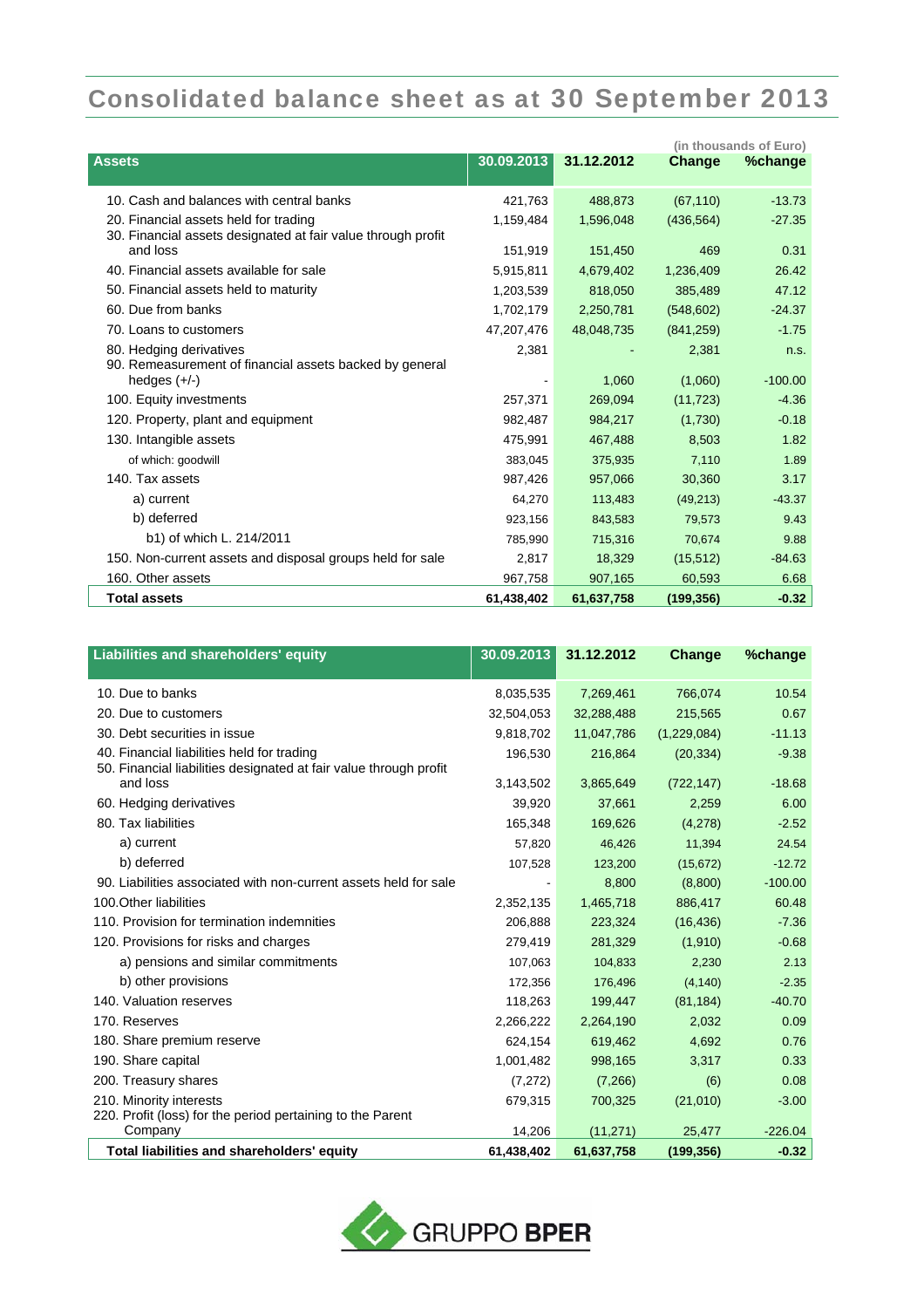# Consolidated income statement as at 30 September 2013

| <b>Captions</b><br>30.09.2013<br>30.09.2012<br>Change<br>%change<br>1,655,108<br>$-6.00$<br>10. Interest and similar income<br>1,555,772<br>(99, 336)<br>82,718<br>$-12.27$<br>20. Interest and similar expense<br>(591, 589)<br>(674, 307)<br>(16, 618)<br>$-1.69$<br>30. Net interest income<br>964,183<br>980,801<br>40. Commission income<br>$-2.00$<br>559,585<br>571,006<br>(11, 421)<br>477<br>$-1.18$<br>50. Commission expense<br>(40,099)<br>(40, 576)<br>60. Net commission income<br>$-2.06$<br>519,486<br>530,430<br>(10, 944)<br>70. Dividends and similar income<br>23,530<br>4,547<br>18,983<br>417.48<br>90,382<br>$-63.63$<br>80. Net trading income<br>32,874<br>(57, 508)<br>883<br>$-82.22$<br>90. Net hedging gains (losses)<br>(191)<br>(1,074)<br>100. Gains/losses on disposal or repurchase of:<br>124.82<br>112,496<br>50,039<br>62,457 |
|--------------------------------------------------------------------------------------------------------------------------------------------------------------------------------------------------------------------------------------------------------------------------------------------------------------------------------------------------------------------------------------------------------------------------------------------------------------------------------------------------------------------------------------------------------------------------------------------------------------------------------------------------------------------------------------------------------------------------------------------------------------------------------------------------------------------------------------------------------------------|
|                                                                                                                                                                                                                                                                                                                                                                                                                                                                                                                                                                                                                                                                                                                                                                                                                                                                    |
|                                                                                                                                                                                                                                                                                                                                                                                                                                                                                                                                                                                                                                                                                                                                                                                                                                                                    |
|                                                                                                                                                                                                                                                                                                                                                                                                                                                                                                                                                                                                                                                                                                                                                                                                                                                                    |
|                                                                                                                                                                                                                                                                                                                                                                                                                                                                                                                                                                                                                                                                                                                                                                                                                                                                    |
|                                                                                                                                                                                                                                                                                                                                                                                                                                                                                                                                                                                                                                                                                                                                                                                                                                                                    |
|                                                                                                                                                                                                                                                                                                                                                                                                                                                                                                                                                                                                                                                                                                                                                                                                                                                                    |
|                                                                                                                                                                                                                                                                                                                                                                                                                                                                                                                                                                                                                                                                                                                                                                                                                                                                    |
|                                                                                                                                                                                                                                                                                                                                                                                                                                                                                                                                                                                                                                                                                                                                                                                                                                                                    |
|                                                                                                                                                                                                                                                                                                                                                                                                                                                                                                                                                                                                                                                                                                                                                                                                                                                                    |
|                                                                                                                                                                                                                                                                                                                                                                                                                                                                                                                                                                                                                                                                                                                                                                                                                                                                    |
|                                                                                                                                                                                                                                                                                                                                                                                                                                                                                                                                                                                                                                                                                                                                                                                                                                                                    |
| a) loans<br>159.62<br>(1,215)<br>(468)<br>(747)                                                                                                                                                                                                                                                                                                                                                                                                                                                                                                                                                                                                                                                                                                                                                                                                                    |
| b) financial assets available for sale<br>110,062<br>25,990<br>84,072<br>323.48                                                                                                                                                                                                                                                                                                                                                                                                                                                                                                                                                                                                                                                                                                                                                                                    |
| c) financial assets held to maturity<br>(179)<br>179<br>$-100.00$                                                                                                                                                                                                                                                                                                                                                                                                                                                                                                                                                                                                                                                                                                                                                                                                  |
| d) financial liabilities<br>24,696<br>$-85.22$<br>3,649<br>(21, 047)                                                                                                                                                                                                                                                                                                                                                                                                                                                                                                                                                                                                                                                                                                                                                                                               |
| 110. Net results on financial assets and liabilities designated at fair                                                                                                                                                                                                                                                                                                                                                                                                                                                                                                                                                                                                                                                                                                                                                                                            |
| value<br>(46, 820)<br>(42, 310)<br>(4, 510)<br>10.66                                                                                                                                                                                                                                                                                                                                                                                                                                                                                                                                                                                                                                                                                                                                                                                                               |
| 120. Net interest and other banking income<br>1,605,558<br>1,612,815<br>(7, 257)<br>$-0.45$                                                                                                                                                                                                                                                                                                                                                                                                                                                                                                                                                                                                                                                                                                                                                                        |
| 130. Net impairment adjustments to:<br>(623, 106)<br>(199, 452)<br>47.08<br>(423, 654)                                                                                                                                                                                                                                                                                                                                                                                                                                                                                                                                                                                                                                                                                                                                                                             |
| a) loans<br>(591, 383)<br>(171, 405)<br>40.81<br>(419, 978)                                                                                                                                                                                                                                                                                                                                                                                                                                                                                                                                                                                                                                                                                                                                                                                                        |
| b) financial assets available for sale<br>207<br>$-4.29$<br>(4,621)<br>(4,828)                                                                                                                                                                                                                                                                                                                                                                                                                                                                                                                                                                                                                                                                                                                                                                                     |
| d) other financial assets<br>(27, 102)<br>(28, 254)<br>1,152                                                                                                                                                                                                                                                                                                                                                                                                                                                                                                                                                                                                                                                                                                                                                                                                       |
| 140. Net profit from financial activities<br>1,189,161<br>982,452<br>(206, 709)<br>-17.38                                                                                                                                                                                                                                                                                                                                                                                                                                                                                                                                                                                                                                                                                                                                                                          |
| 180. Administrative costs:<br>(975, 761)<br>(966,095)<br>(9,666)<br>1.00                                                                                                                                                                                                                                                                                                                                                                                                                                                                                                                                                                                                                                                                                                                                                                                           |
| a) payroll<br>(591,780)<br>(600, 671)<br>8,891<br>$-1.48$                                                                                                                                                                                                                                                                                                                                                                                                                                                                                                                                                                                                                                                                                                                                                                                                          |
| b) other administrative costs<br>(383,981)<br>(365, 424)<br>(18, 557)<br>5.08                                                                                                                                                                                                                                                                                                                                                                                                                                                                                                                                                                                                                                                                                                                                                                                      |
| 190. Net provision for risks and charges<br>(20,078)<br>(10,696)<br>(9,382)<br>87.72                                                                                                                                                                                                                                                                                                                                                                                                                                                                                                                                                                                                                                                                                                                                                                               |
| 200. Net adjustments to property, plant and equipment<br>(32, 163)<br>1,737<br>$-5.40$<br>(30, 426)                                                                                                                                                                                                                                                                                                                                                                                                                                                                                                                                                                                                                                                                                                                                                                |
| 40.23<br>210. Net adjustments to intangible assets<br>(15, 817)<br>(11, 279)<br>(4,538)                                                                                                                                                                                                                                                                                                                                                                                                                                                                                                                                                                                                                                                                                                                                                                            |
| 220. Other operating charges/income<br>162,975<br>107,690<br>51.34<br>55,285                                                                                                                                                                                                                                                                                                                                                                                                                                                                                                                                                                                                                                                                                                                                                                                       |
| $-3.66$<br>230. Operating costs<br>(879, 107)<br>(912, 543)<br>33,436                                                                                                                                                                                                                                                                                                                                                                                                                                                                                                                                                                                                                                                                                                                                                                                              |
| $-172.31$<br>240. Profit (loss) from equity investments<br>(4, 415)<br>6,106<br>(10, 521)                                                                                                                                                                                                                                                                                                                                                                                                                                                                                                                                                                                                                                                                                                                                                                          |
| 260. Adjustments to goodwill<br>(36)<br>36<br>$-100.00$                                                                                                                                                                                                                                                                                                                                                                                                                                                                                                                                                                                                                                                                                                                                                                                                            |
| 341<br>(2,649)<br>2,990<br>$-112.87$<br>270. Gains (losses) on disposal of investments                                                                                                                                                                                                                                                                                                                                                                                                                                                                                                                                                                                                                                                                                                                                                                             |
| 99,271<br>280,039<br>(180, 768)<br>$-64.55$<br>280. Profit (loss) from current operations before tax                                                                                                                                                                                                                                                                                                                                                                                                                                                                                                                                                                                                                                                                                                                                                               |
| 65,171<br>$-45.74$<br>290. Income taxes on current operations<br>(77, 309)<br>(142, 480)                                                                                                                                                                                                                                                                                                                                                                                                                                                                                                                                                                                                                                                                                                                                                                           |
| $-84.03$<br>300. Profit (loss) from current operations after tax<br>21,962<br>137,559<br>(115, 597)                                                                                                                                                                                                                                                                                                                                                                                                                                                                                                                                                                                                                                                                                                                                                                |
| 310. Profit (loss) after tax on non-current assets held for sale<br>776<br>161.00<br>1,258<br>482                                                                                                                                                                                                                                                                                                                                                                                                                                                                                                                                                                                                                                                                                                                                                                  |
| 320. Net profit (loss)<br>138,041<br>(114, 821)<br>$-83.18$<br>23,220                                                                                                                                                                                                                                                                                                                                                                                                                                                                                                                                                                                                                                                                                                                                                                                              |
| 330. Net profit (loss) pertaining to minority interests<br>(9,014)<br>3,666<br>(12,680)<br>$-345.88$                                                                                                                                                                                                                                                                                                                                                                                                                                                                                                                                                                                                                                                                                                                                                               |
| 340. Profit (loss) for the period pertaining to the Parent<br>$-89.98$<br>14,206<br>141,707<br>(127, 501)<br>Company                                                                                                                                                                                                                                                                                                                                                                                                                                                                                                                                                                                                                                                                                                                                               |

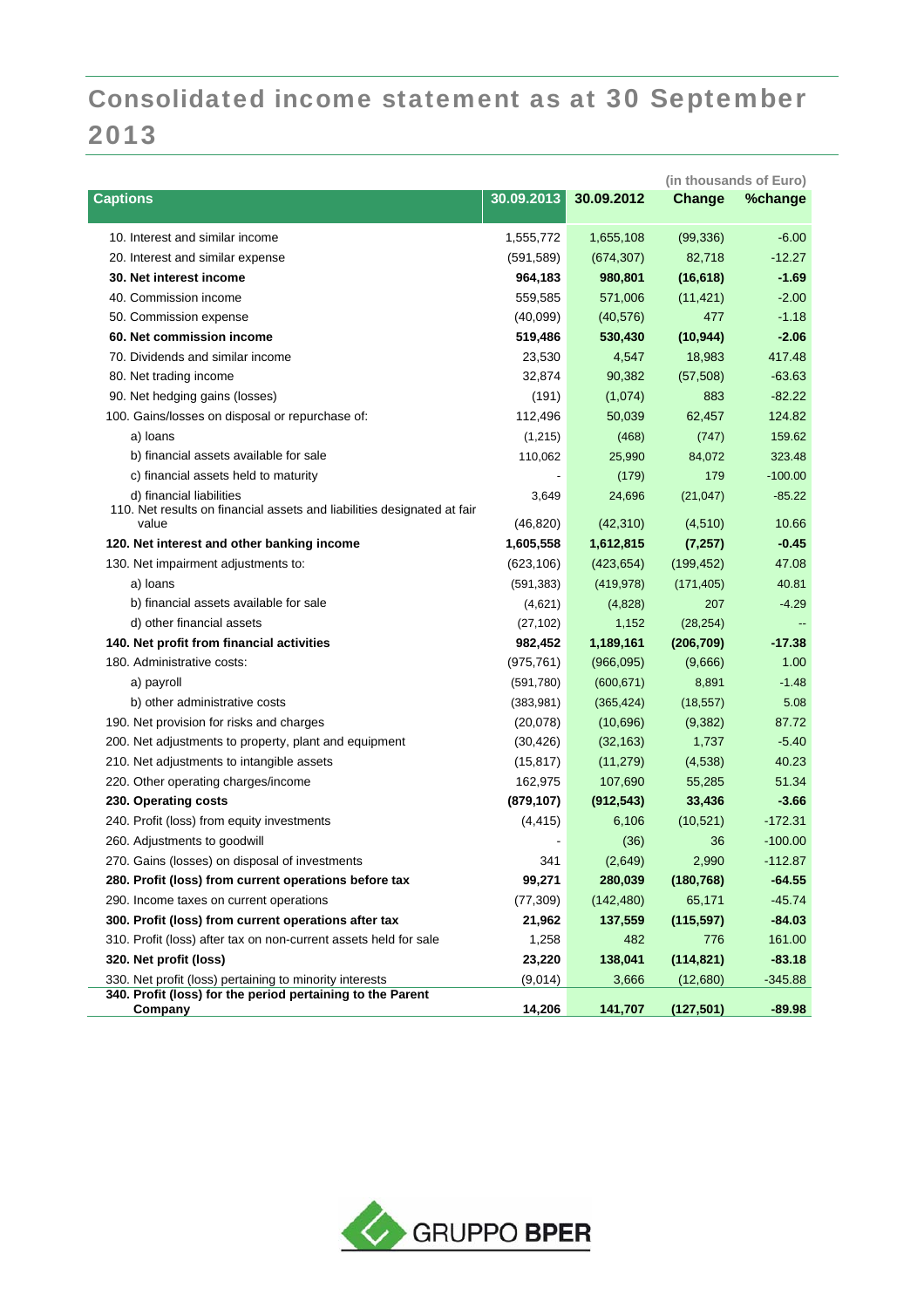| Captions                                                                      | ter 2013<br>1st quar | 2013       | 2nd quarter 3rd quarter 2013 |           | 30.09.2013 1st quarter 2012 | 2nd quarter 3rd quarter 2012<br>2012 |            | 30.09.2012 4th quarter 2012   |            | 31.12.2012                   |
|-------------------------------------------------------------------------------|----------------------|------------|------------------------------|-----------|-----------------------------|--------------------------------------|------------|-------------------------------|------------|------------------------------|
| 10. Interest and similar income                                               | 522,914              | 522,451    | 510,407                      | 1,555,772 | 566,498                     | 546,668                              | 541,942    | ,655,108                      | 541,341    | 2,196,449                    |
| 20. Interest and similar expense                                              | (667, 112)           | 196,370    | 183,420)                     | 591,589)  | 229,990)                    | 226,019)                             | 218,298)   | 674,307                       | 212,603)   | (886, 910)                   |
| 30. Net interest income                                                       | 311,115              | 326,081    | 326,987                      | 964,183   | 336,508                     | 320,649                              | 323,644    | 980,801                       | 328,738    | 1,309,539                    |
| 40. Commission income                                                         | 184,746              | 188,519    | 186,320                      | 559,585   | 183,096                     | 195,677                              | 192,233    | 571,006                       | 191,800    | 762,806                      |
| 50. Commission expense                                                        | (13, 457)            | (12, 997)  | (13, 645)                    | (40,099)  | 11,292)                     | (13, 955)                            | (15, 329)  | (40, 576)                     | (14, 289)  | (54,865)                     |
| 60. Net commission income                                                     | 171,289              | 175,522    | 172,675                      | 519,486   | 171,804                     | 181,722                              | 176,904    | 530,430                       | 177,511    | 707,941                      |
| 70. Dividends and similar income                                              | 575                  | 22,415     | 540                          | 23,530    | 920                         | 3,288                                | 339        | 4,547                         | 456        | 5,003                        |
| 80. Net trading income                                                        | 8,317                | 12,041     | 12,516                       | 32,874    | 72,137                      | (19, 714)                            | 37,959     | 90,382                        | 7,995      | 98,377                       |
| 90. Net hedging gains (losses)                                                | (280)                |            |                              | (191)     | (329)                       | (362)                                | (383)      | (1,074)                       | (160)      | (1, 234)                     |
| 100. Gains/losses on disposal or repurchase of:                               | 24,834               | 73,324     | 14,338                       | 112,496   | 11,984                      | 21,060                               | 16,995     | 50,039                        | 41,941     | 91,980                       |
| a) loans                                                                      |                      | (723)      | (528)                        | (1215)    |                             | (55)                                 | <u>(ଅ</u>  | (468)                         | (306)      | (774)                        |
| b) financial assets available for sale                                        | 23,417               | 74,004     | 1794                         | 110,062   | $\frac{1}{2}$               | (351)                                | 16,264     | 25,990                        | 42,024     | 68,014                       |
| c) financial assets held to maturity                                          |                      |            |                              |           | (52)                        |                                      |            | $\left( 62\right)$            |            | $\left(\overline{62}\right)$ |
| d) financial liabilities                                                      | 381                  |            | 2,225                        | 3,649     | g                           | 21,926                               | 1853       | 24,696                        |            | 24,919                       |
| 110. Net results on financial assets and liabilities designated at fair value | (18,215)             | (17, 230)  | (11, 375)                    | (46, 820) | (26, 380)                   | 10,768                               | (26, 698)  | (42,310)                      | (14, 438)  | (56, 748)                    |
| 120. Net interest and other banking income                                    | 497,635              | 592,227    | 515,696                      | 1,605,558 | 566,644                     | 517,411                              | 528,760    | 1,612,815                     | 542,043    | 2,154,858                    |
| 130. Net impairment adjustments to:                                           | (167, 766)           | 300,049)   | (155, 291)                   | 623,106)  | 99,622                      | (195, 405)                           | 128,627)   | (423, 654)                    | 548,270    | (971, 924)                   |
| a) loans                                                                      | (61628)              | (278, 131) | (51624)                      | (591,383) | (98,725)                    | (80, 883)                            | (00, 370)  | (49, 978)                     | (538,415)  | (958, 393)                   |
| b) financial assets available for sale                                        | (670)                | (2,528)    | (1423)                       | (4,621)   | (201)                       | (4,672)                              |            | (4,828)                       | (4.01)     | (8,839)                      |
| d) other financial assets                                                     | (5,468)              | (9,390)    | (2,244)                      | (27, 02)  | (696)                       |                                      | 1698       | 152                           | (5, 844)   | (4,692)                      |
| 140. Net profit from financial activities                                     | 329,869              | 292,178    | 360,405                      | 982,452   | 467,022                     | 322,006                              | 400,133    | ,189,161                      | (6, 227)   | 1,182,934                    |
| 180. Administrative costs:                                                    | (323,000)            | 340,128)   | 312,633                      | 975,761)  | (320, 719)                  | 333, 107)                            | 312,269)   | 966,095                       | (293, 371) | (1,259,466)                  |
| a) payroll                                                                    | (198, 440)           | 208,169    | (185, 171)                   | 591,780)  | 197,918)                    | 205,333)                             | (024, 181) | 600,671                       | (168, 906) | (769, 577)                   |
| b) other administrative costs                                                 | 124,560)             | (131, 959) | (127, 462)                   | 383,981)  | 122,801)                    | (127, 774)                           | 114,849)   | (365, 424)                    | 124,465    | (489, 889)                   |
| 190. Net provision for risks and charges                                      | (5,318)              | (13,060)   | (1,700)                      | (20,078)  | (4,907)                     | (3,654)                              | (2, 135)   | (10, 696)                     | (18, 436)  | (29, 132)                    |
| 200. Net adjustments to property, plant and equipment                         | (10,081)             | (10, 155)  | (10, 190)                    | (30, 426) | (10,315)                    | (11, 414)                            | (10, 434)  | (32, 163)                     | (12, 685)  | (44, 848)                    |
| 210. Net adjustments to intangible assets                                     | (4,958)              | (5, 307)   | (5,552)                      | (15, 817) | (3,581)                     | (3,637)                              | (4,061)    | (11,279)                      | (4, 733)   | (16,012)                     |
| 220. Other operating charges/income                                           | 57,822               | 55,765     | 49,388                       | 162,975   | 31,283                      | 30,255                               | 46,152     | 107,690                       | 35,963     | 143,653                      |
| 230. Operating costs                                                          | 285,535)             | 312,885    | 280,687)                     | 879,107   | 308,239                     | 321,557                              | 282,747)   | 912,543                       | 293,262)   | (1,205,805)                  |
| 240. Profit (loss) from equity investments                                    | $\overline{6}$       | (8, 200)   | 3,790                        | (4, 415)  | (233)                       | 5,384                                | 955        | 6,106                         | 9,085      | 15,191                       |
| 260. Adjustments to goodwill                                                  |                      |            |                              |           |                             | (36)                                 |            | $\left( \frac{36}{2} \right)$ | (12)       | (48)                         |
| 270. Gains (losses) on disposal of investments                                | $\frac{8}{6}$        |            | 214                          | 341       | (27)                        | (1,633)                              | (989)      | (2, 649)                      | 2,964      | 315                          |
| 280. Profit (loss) from current operations before tax                         | 44,417               | (28, 868)  | 83,722                       | 99,271    | 158,523                     | 4,164                                | 117,352    | 280,039                       | 287,452)   | (7, 413)                     |
| 290. Income taxes on current operations                                       | (30,509)             | (5, 374)   | (41, 426)                    | (506'12)  | (64, 748)                   | (20, 701)                            | (57,031)   | (142, 480)                    | 117,295    | (25, 185)                    |
| 300. Profit (loss) from current operations after tax                          | 13,908               | (34, 242)  | 42,296                       | 21,962    | 93,775                      | (16, 537)                            | 60,321     | 137,559                       | (170, 157) | (32, 598)                    |
| 310. Profit (loss) after tax on non-current assets held for sale              | 1,525                | (1,082)    | 815                          | 1,258     |                             |                                      | 482        | 482                           | (482)      |                              |
| 320. Net profit (loss)                                                        | 15,433               | 35,324     | 43,111                       | 23,220    | 93,775                      | (16, 537)                            | 60,803     | 138,041                       | (170, 639) | (32,598)                     |
| 330. Net profit (loss) pertaining to minority interests                       | (1,041)              | (532)      | (7,441)                      | (9,014)   | (6,038)                     | 11,577                               | (1, 873)   | 3,666                         | 17,661     | 21,327                       |
| 340. Profit (loss) pertaining to the Parent Company                           | 14,392               | (35, 856)  | 35,670                       | 14,206    | 87,737                      | (4, 960)                             | 58.930     | 141,707                       | (152, 978) | (11, 271)                    |